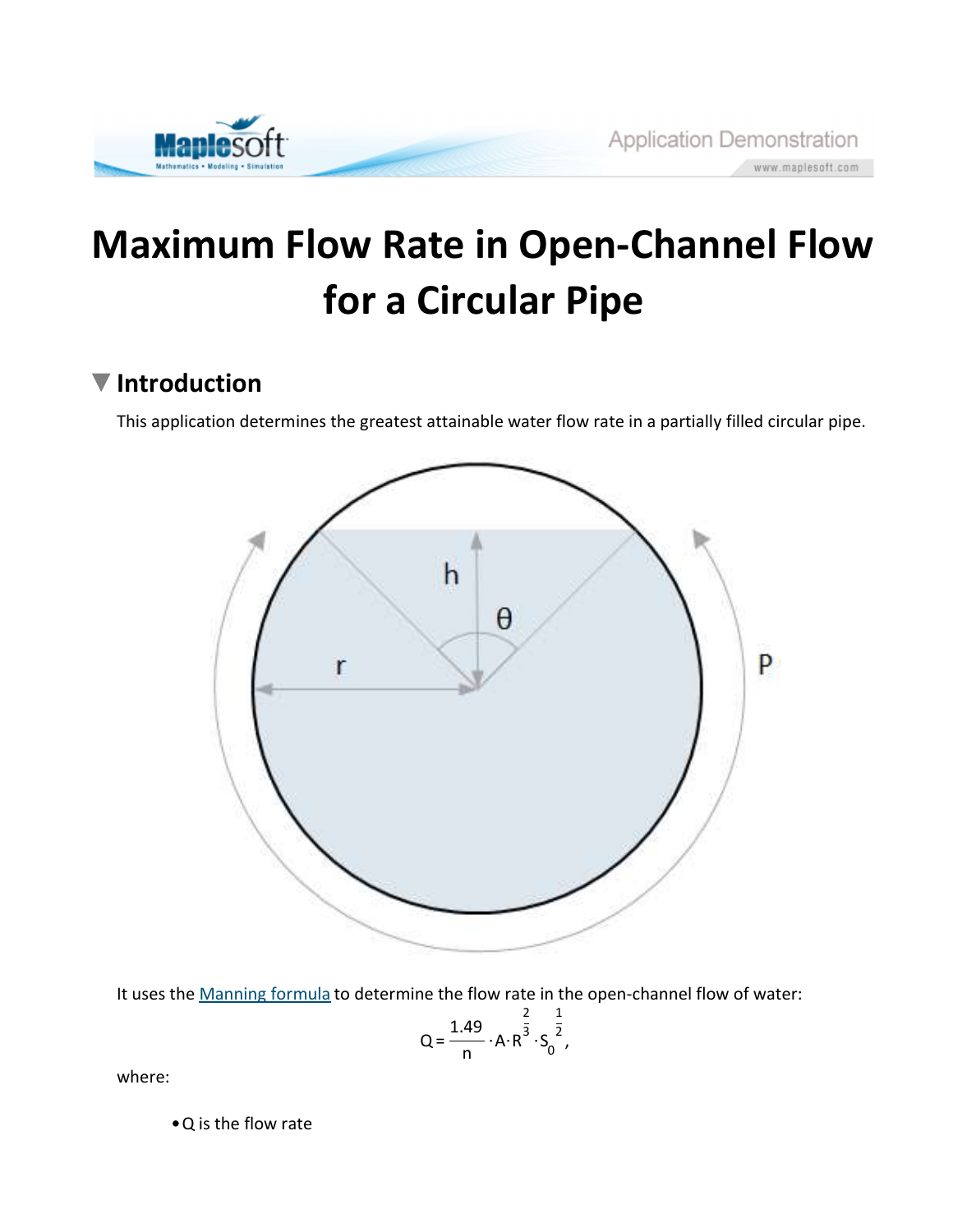- n is an empirical coefficient
- A is the cross-sectional area of flow
- R is the hydraulic radius
- $\bullet$  S<sub>0</sub> is the incline of the channel

An equation that represents the hydraulic radius of a partially filled circular pipe is derived and substituted into the Manning formula. The resulting equation is then optimized to find the maximum flow rate.

### Manning Formula for a Circular Pipe

> restart :

Manning formula:

> 
$$
Q := \frac{1.49}{n} \cdot A \cdot R^{\frac{2}{3}} \cdot S_0^{\frac{1}{2}}
$$
:

For a partially filled circular pipe, the flow area (the blue shaded area in the preceding diagram) is:

$$
A := \pi \cdot r^2 - r^2 \cdot \frac{(\theta - \sin(\theta))}{2} :
$$

The wetted perimeter is given by the following formula.

$$
P := 2 \cdot \pi \cdot r - r \cdot \theta :
$$

Hence, the hydraulic radius, R, is:

$$
\triangleright R := \frac{A}{p}
$$
\n
$$
R := \frac{\pi r^2 - r^2 \left(\frac{\theta}{2} - \frac{\sin(\theta)}{2}\right)}{2\pi r - r\theta}
$$
\n(2.1)

The Manning formula then becomes:

> Q

$$
\frac{1.49\left(\pi r^2 - r^2\left(\frac{\theta}{2} - \frac{\sin(\theta)}{2}\right)\right)\left(\frac{\pi r^2 - r^2\left(\frac{\theta}{2} - \frac{\sin(\theta)}{2}\right)}{2\pi r - r\theta}\right)^{2/3} \sqrt{S_0}}{n}
$$
 (2.2)

#### Maximum Flow Rate for a Circular Pipe

Pipe radius: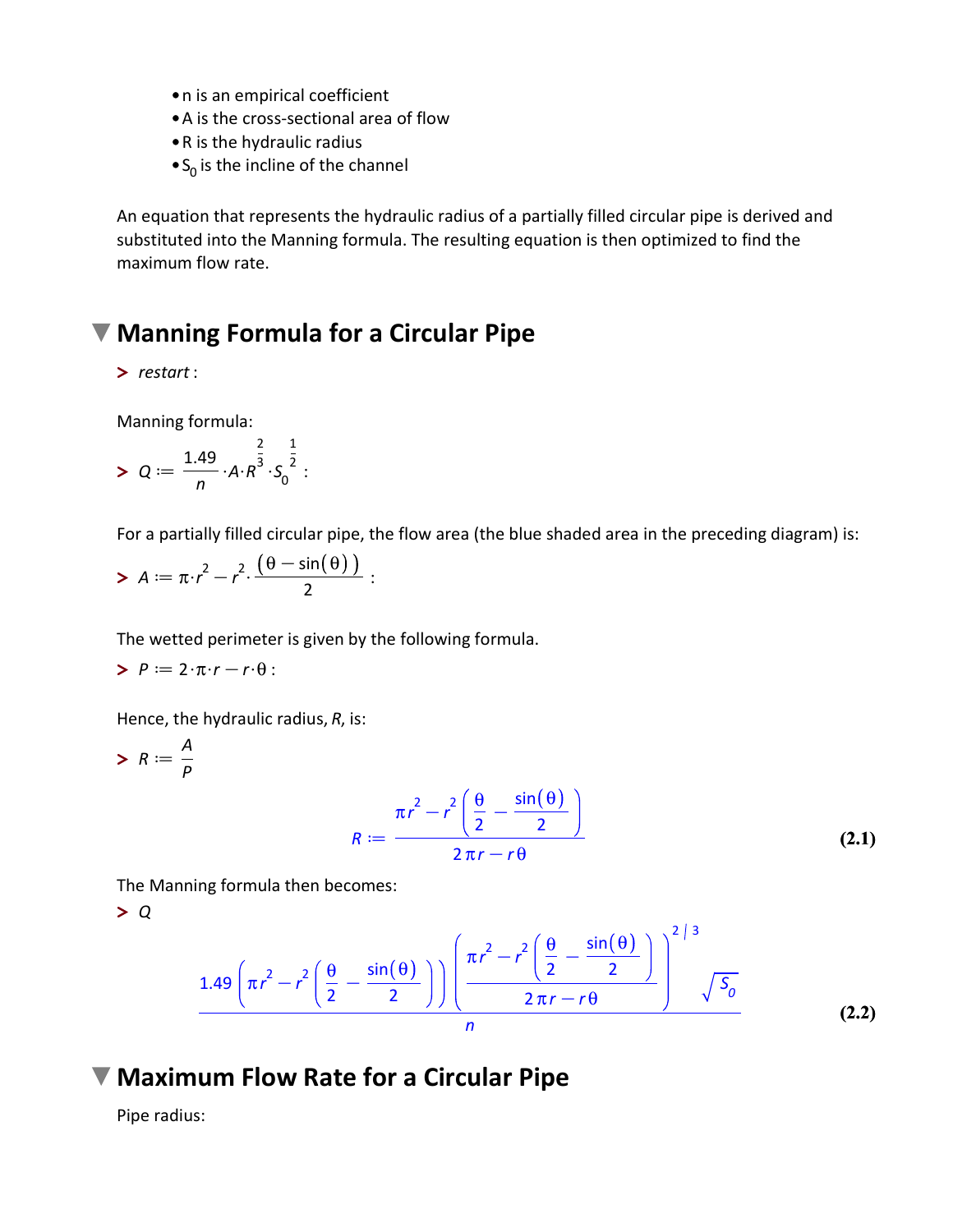$> r := 3:$ 

Incline of the channel:

$$
S_0 := 0.0001:
$$

Roughness coefficient:

- $> n := 0.013$  :
- > plot  $(Q, \theta = 0 ... 0.5 \pi$ , labels =  $\lceil$  " $\theta$ ", "Flow rate" ], labeldirections =  $\lceil$  horizontal, vertical ], labelfont  $=$  [Calibri], title = "Flow Rate in Circular Pipe", titlefont = [Calibri, 14], size = [600, 400], axesfont =  $[Calibri]$ , gridlines, color = ColorTools: Color $($  "RGB",  $[0/255, 79/255, 121]$  $(255)$ )



> res := Optimization:Maximize (Q, 
$$
\theta = 0..0.5\pi
$$
)  
res := [45.6796864427174, [ $\theta = 1.00507814259573$ ]] (1)

The maximum flow rate is...

 $> Q_{maxflow} := res[1]$ 

$$
Q_{maxflow} := 45.6796864427174 \tag{2}
$$